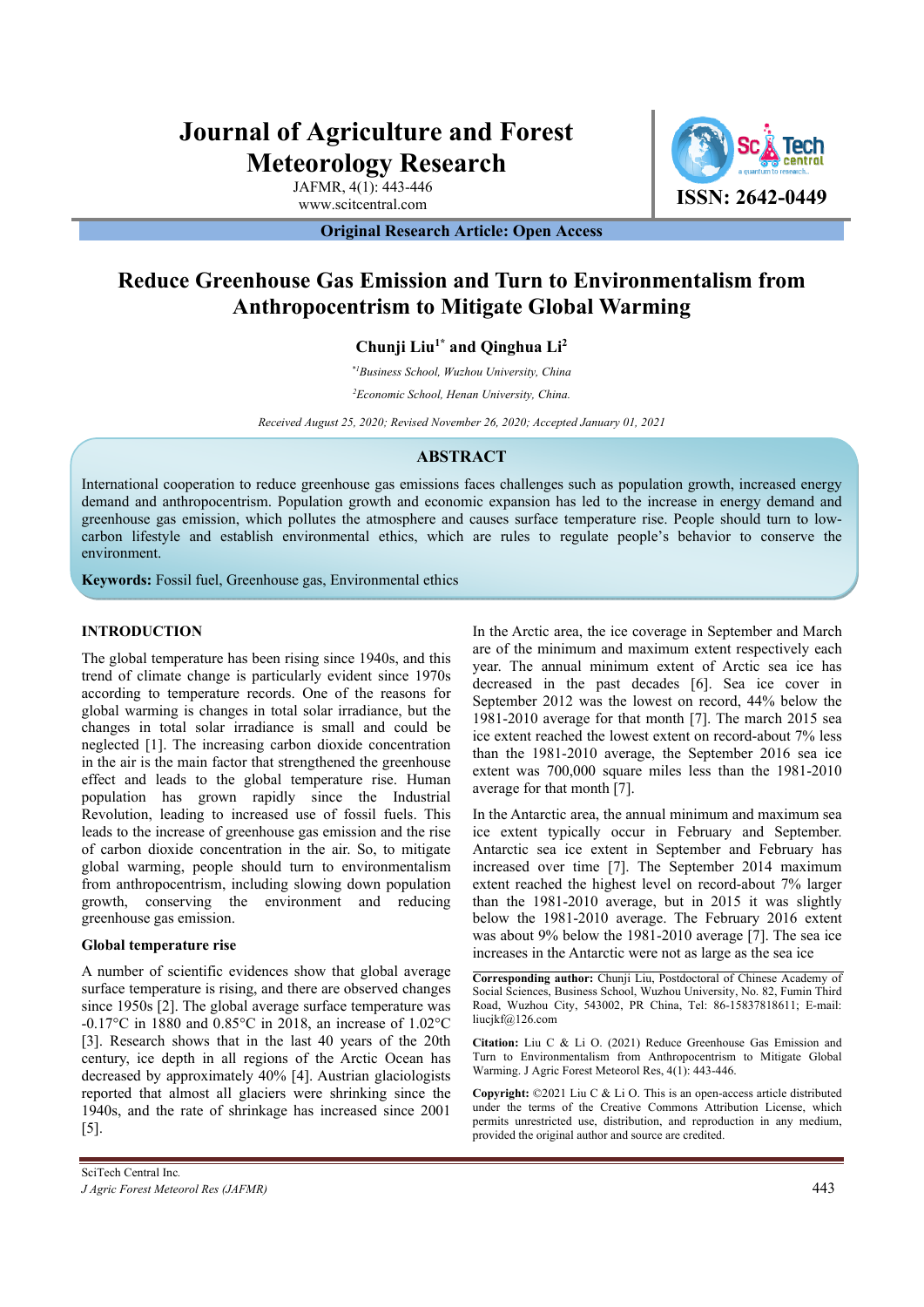# *J Agric Forest Meteorol Res, 4(1): 443-446* Liu C & Li O *Liu C & Li O*  $\mu$  *Liu C & Li O*  $\mu$  *Liu C & Li O*  $\mu$  *Liu C & Li O*

decreases in the Arctic, and the increases of sea ice in the Antarctic were not widespread geographically. The Arctic sea ice loss exceeded the Antarctic sea ice increase. The average rate at which the Earth lost sea ice since 1979 has been 13,500 square miles per year [8].

The annual mean growth rate of global land-ocean temperature was 0.13 from 1880 to 1900, -0.046 from 1901 to 1950, 0.17878 from 1951 to 2000, and 0.0357 from 2000 to 2018 [3]. According to Lean [9] (2018), global mean surface temperatures increased at a rate of  $0.09 \pm 0.01$  °C per decade from 1900 to 1950,  $0.1 \pm 0.01$ °C per decade from 1950 to 2000, and  $0.04 \pm 0.05^{\circ}$ C per decade at the beginning of the 21st century. The growth rate of global temperature was the highest from 1951 to 2000, and it declined from 2000 to 2018.

Although anthropogenic greenhouse gas emissions have caused climate change and environmental degradation, there are still difficulties for countries over the world to cooperate in reducing greenhouse gas emissions. China surpassed the United States in greenhouse gas (GHG) emission as the leading country in 2007 [10] and China has been the largest GHG emitter since then. However, China is a non-Annex I country, and China does not need to limit GHG emission under the Paris climate agreement. India is the world's third biggest GHG emitter, but India is reluctant to offer a plan to reduce its GHG emission. India's Environment Minister repeated that they would not adopt emission reduction targets because poverty eradication and economic development is a priority [11]. The Senate of the United States refused to ratify the climate change protocol because countries like India and China did not participate, and the United States withdrew from the Paris Climate Accord in 2017 [12].

#### **THE INCREASING ENERGY DEMAND FOR FOSSIL FUEL**

Greenhouse gas emission was 236 million metric tons in 1880, and it was 9855 million metric tons in 2014, an increase of 41.76 times [13]. Since 1751, approximately 337 billion metric tons of carbon have been released into the atmosphere because of the use of fossil fuels and cement production. Half of these emissions occurred after the middle of 1970s, and the contribution of emitters to global warming is proportional to their cumulative emissions [14].

The world's average energy intensity of GDP was 0.176 koe/\$2015P in 1990, 0.114 koe/\$2015P in 2018, a decrease of 1.5% during 2000 to 2018 [15]. World energy intensity of GDP decreases gradually with advances of science and technology, but world energy consumption increases with population growth and economic expansion. World total consumption in primary energy grew by 2.9% in 2018, the fastest since 2010 compared with its 10-year average of 1.5% per year [16]. First, energy consumption growth was driven by natural gas, which accounts for more than 40% of the growth. Second, renewable energy grew rapidly, and renewable accounted for the second largest increment to energy growth. At the same time, carbon emissions rose at a higher rate in 2018 [16].

In 2018, the top three largest countries in primary energy consumption are China, the United States and India. China's primary energy consumption was 3273.465 Mtoe (million tons of oil equivalent), accounting for 23.61% of the world's total. The primary energy consumption of the United States was 2300.64 Mtoe, accounting for 16.59% of the world's total. India's primary energy consumption was 809.15 Mtoe, accounting for 5.84% of the world's total [16].

The world's energy demand continued to grow from 1990 to 2018, and the growing demand was largely covered by fossil fuels, namely petroleum, coal and natural gas. The world total energy consumption was 8763 Mtoe in 1990, and it was 14391 Mtoe in 2018, the mean annual growth rate was 2.29% from 1990 to 2018 [15]. Energy consumption grew in most Asian countries, such as India, Indonesia, Malaysia and South Korea. Japan's energy consumption began to grow since 2013, and it grew faster in 2018. Energy consumption remained stable in the European Union, but it decreased in Britain, and increased in Poland, Germany, Spain, Italy and Turkey.

Human population was 989.8 million in 1800, 1650 million in 1900, 6127 million in 2000 [17], 7.962 billion in 2017 [18]. Population growth in the 20th century is the largest in human history [19]. The growth rate of world population was 1.9% in 1962, and 2.1% in 1972, reaching its highest period in human history [17]. The growth rate has fallen since then, and it was 1.24% in 2017 [19]. It is the population growth that drives the rapid growth of fossil fuel consumption.

Human population growth leads to the rise in carbon dioxide concentration, which traps more solar energy and leads to temperature rise. Anthropogenic greenhouse forces are the main factor for the surface temperature rise according to changes in the earth's energy budget over the past four decades [20]. Human beings are changing the composition of the atmosphere and driving future climate change because of the use of fossil fuel [21].

# **TURN TO ENVIRONMENTALISM FROM ANTHROPOCENTRISM**

Generally, traditional ethics are mainly anthropocentric or human-centered, and these ethics either assign human value only, or assign humans higher level of value than animals or plants. From the perspective of traditional ethics, human interests and well-being are higher than non-human creatures. For example, people often slaughter animals during festivals, and human festivals are often the days when animals and plants suffer disasters.

In early days of human society, humans rely on hunting,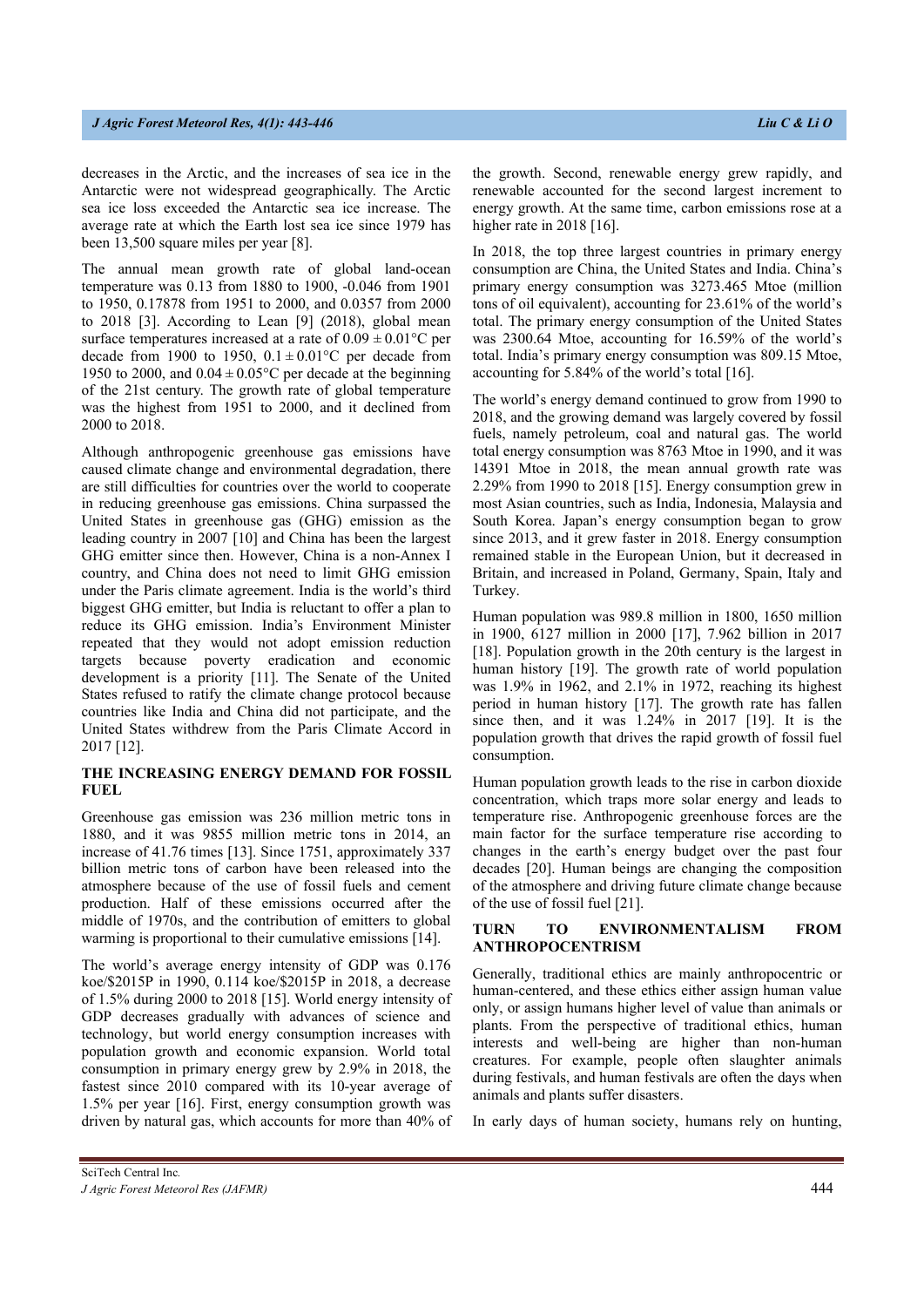# *J Agric Forest Meteorol Res, 4(1): 443-446* Liu C & Liu C & Liu C & Liu C & Liu C & Liu C & Liu C & Liu C & Liu C & Liu C & Liu C & Liu C & Liu C & Liu C & Liu C & Liu C & Liu C & Liu C & Liu C & Liu C & Liu C & Liu C & L

fishing, picking or collecting for a living. And now, humans have advanced technology to cultivate plants and animals, and scientists have biotechnology to grow new species of animals and plants. However, many species of animals and plants have become extinct due to deforestation and urbanization. Human has come to a crossroads: conserving and protecting animals and plants, while also having a colorful and better future; gradually leading to the extinction of animals and plants, but also to the end of mankind. Anthropocentrism has caused environmental degradation, biological destruction, and it would ultimately destroy human well-being [22].

In 2019, there are 8,730 species of vertebrates that are listed to be threatened, including 1,220 species of mammals, 1,492 species of birds, 1,367 species of reptiles, 2,157 species of amphibians and 2,494 species of fish. There are 5,138 species of invertebrates, 14,360 species of plants, and 110 species of fungi and protists listed to be threatened [23]. Human beings have become the greatest danger to animals and plants [24], the rate of species extinction caused by human is 1,000-10,000 times that of the natural process [23].

Environmental ethics are the norm and morality that people follow to conserve and protect plants, animals and their environment [25]. Environmental ethics confirm that animals and plants have the same living right just like humans, and humans cannot casually kill them and encroach on their habitats. The core of environmental ethics is that all living things have the same right to life. Human survival and happiness are based on the survival of animals and plants. Humans should establish fair ethics and laws to ensure their survival and establish national parks and ecological reserves to ensure that their habitats are not encroached. Hunting or trapping animals should be abolished [26].

But there are difficulties for people to establish environmental ethics. First, many people do not accept animal rights and justice, let alone plant rights and justice. Some people take it for granted that animals and plants are created for human, everything on earth was put there by God for human consumption. Everything was assumed to be at the human disposal. Second, human population continues to grow, and the growing human population has been a huge burden on the environment. For example, in some developing countries such as India, their population continues to grow, but their education and living standards are low. And the third, there is still no consensus on the content of environmental ethics, and deforestation and urbanization continues in most developing countries.

#### **CONCLUSION**

The United States, China and India rely heavily on coal, oil, and natural gas to meet their energy needs, and this is also the case of energy structure in most developing countries. International cooperation to slow the trend of catastrophic climate change faces tremendous difficulties, and governments of the world should work together to achieve climate goals through implementable agreements.

There is no supranational authority to implement climate arrangements, and developing countries are reluctant to cooperate effectively with developed countries, resulting in the inability to control greenhouse gas emissions [27]. Some commentators regard the Kyoto Protocol as a vicious plan to either retard the process of developed countries or transfer the global wealth toward the developing countries. However, research shows that technology innovation and the application of clean energy can reduce the cost of environmental policies, accelerate emission reduction and lead to positive spillover effects. The promotion of clean energy and technology innovation is driving countries and regions that have not joined the climate treaties voluntarily take measures to reduce greenhouse gas emission [28]. For example, falling costs and policy support for renewable energy have promoted the development of wind and solar power in developing countries.

## **REFERENCES**

- 1. Kopp G, Krivova N, Wu CJ, Lean J (2016) The Impact of the Revised Sunspot Record on Solar Irradiance Reconstructions. Solar Physics 291: 2951-2965.
- 2. Intergovernmental Panel on Climate Change (IPCC) (2013) Climate Change 2013: The Physical Science Basis. Contribution of Working Group I to the Fifth Assessment Report of the Intergovernmental Panel on Climate Change. Cambridge, United Kingdom and New York, USA: Cambridge University Press.
- 3. National Aeronautics and Space Administration (NASA) (2019) Global climate change: Global temperature. Accessed on: October 10, 2019. Available online at: https://climate.nasa.gov/vital-signs/globaltemperature
- 4. Leggett J (2005) Half gone: Oil, gas, hot air and the global energy crisis. London: Portobello Books.
- 5. Kaser G, Cogley JG, Dyurgerov MB, Meier MF, Ohmura A (2006) Mass balance of glaciers and ice caps: Consensus estimates for 1961-2004. Geophys Res Lett 33: 1-5.
- 6. Comiso J (2012) Large decadal decline of the Arctic multiyear ice cover. J Climate 25(4): 1176-1193.
- 7. National Snow and Ice Data Center (NSIDC) (2016). Sea ice data and image archive. Accessed on: September 6, 2018. Available online at: http://nsidc.org/data/seaice\_index/archives.html
- Parkinson CL (2014) Global sea ice coverage from satellite data: Annual cycle and 35-yr trends. J Climate 27(24): 9377-9382.